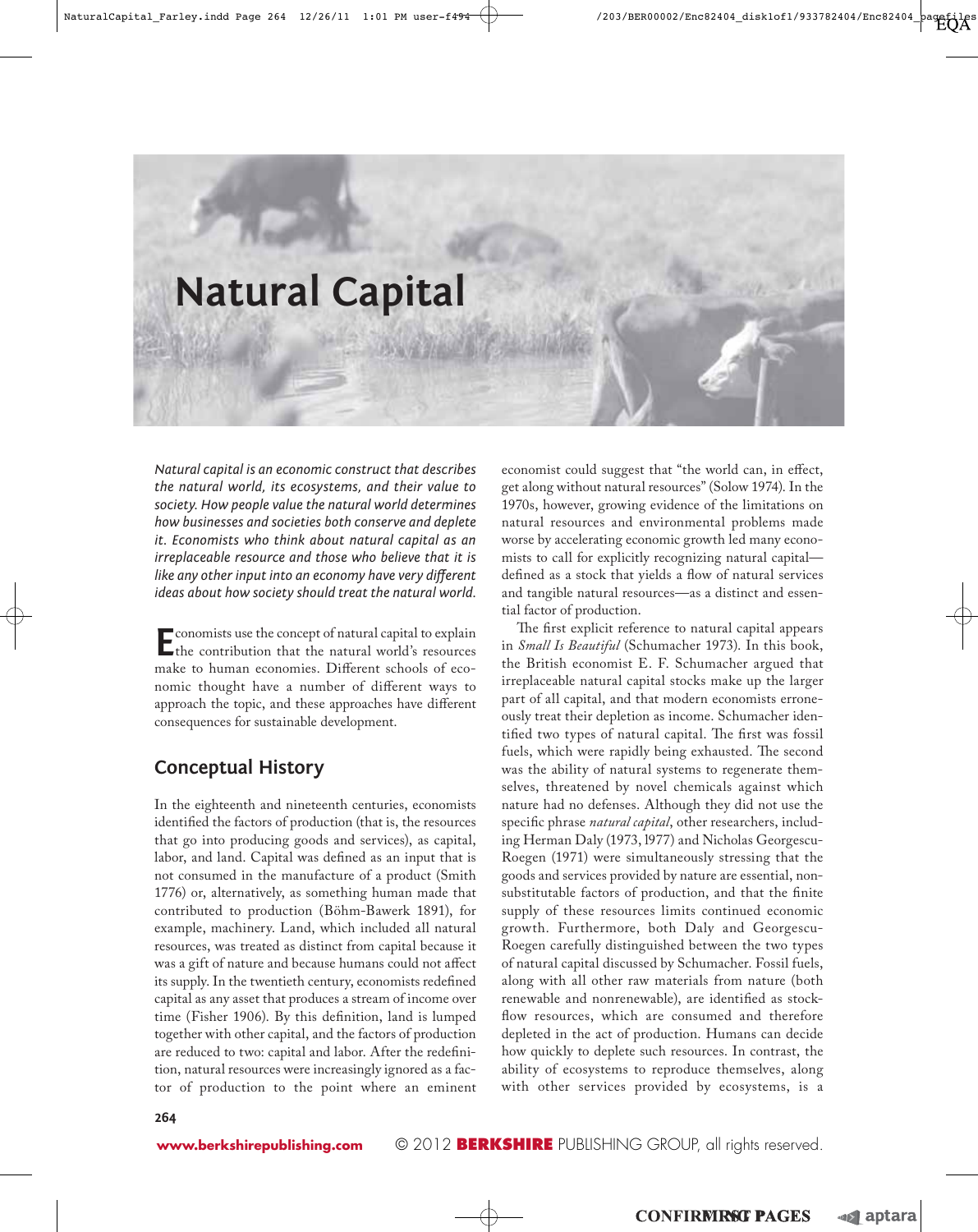fund-service resource. A fund is not consumed in the act of producing a service. For example, when a forest helps regulate water flow, processes waste, provides shelter for other species, or produces the seeds required for renewal, it is not consumed in the process. Nature's fund services are generated from a particular configuration of its stock-flow components. Just as a car factory is a particular configuration of metal, glass, and concrete, a forest is a particular configuration of plants, animals, water, and soil. Funds provide services at a given rate over time. The term *natural capital* generally refers both to stock flows and to fund services.

The concept of natural capital caught on fairly quickly, particularly in the field of ecological economics, whose theoretical foundations stressed the dependence of the economic system on the planet's finite supply of natural resources and the invaluable services they generate. The economists David Pearce (1988) and Herman Daly (1990) argued that sustainable development required a constant natural capital stock. Daly listed specific rules for maintaining a constant stock: extraction of renewable resources could not exceed regeneration rates, extraction of nonrenewable resources could not exceed the rate at which renewable substitutes were developed, and waste emissions could not exceed the ecosystem's absorption capacity. The concept of natural capital suited ecological economic theory so well that the proceedings of the second international Ecological Economics Conference were published as the book *Investing in Natural Capital* (Jansson et al. 1994). The first section of this book focuses on maintaining and investing in natural capital, the second focuses on methods and research topics, and the third on policy implications and applications. These three topics parallel and anticipate the way researchers later developed the ideas around natural capital.

Much of the early research on natural capital focused on the economic value of ecosystem services. In May 1997, the journal *Nature* published a paper that integrated these studies into a single global assessment of natural capital. That paper, "The Value of the World's Ecosystem Services and Natural Capital" (Costanza et al. 1997), has become one of the most cited in the environmental sciences.

At the same time, various nations attempted to integrate natural capital into their national accounts (Ahmad, El Serafy, and Lutz 1989), leading the United Nations to propose a System of Environmental and Economic Accounts (SEEA) (United Nations 1993), eventually implemented in 2003. The researchers William Rees (from Canada) and Mathis Wackernagel (from Switzerland) introduced the concept of the ecological footprint as a biophysical measure of humanity's demands on natural capital (Rees and Wackernagel 1994). A growing number of countries, regions, and businesses around the world adopted the ecological footprint as a measure of sustainability.

The book *Natural Capitalism* (Hawken, Lovins, and Lovins 1999) and the nonprofit organization The Natural Step both played a critical role in popularizing the concept of natural capital outside of academia, particularly in the business world, by laying roadmaps for a society that obeys Herman Daly's specific rules for sustaining natural capital. The triple bottom line is one increasingly popular approach to business that accounts for natural capital, human capital, and financial capital (Elkington 1997). National and international policies designed to protect and restore natural capital including cap and trade regulations for pollutants and fisheries and payments for ecosystem services are now multibillion-dollar global markets (Farley et al. 2010).

### **Strong and Weak Sustainability**

Natural capital, however, remains poorly defined and subject to controversy. One ongoing debate is whether or not natural capital is, in fact, irreplaceable. If it is true that some natural capital is essential and has no substitutes, then that capital must be preserved and so cannot be lumped together with other forms of capital. This belief, generally shared by ecological economists and known as strong sustainability, led to the emergence of the concept of natural capital in the early 1970s. Other economists argue that human-made capital can substitute for natural capital and that as long as the value of both types of capital together is not declining, sustainability is achieved. According to this model, clearcutting the Amazon could be viewed as sustainable as long as future generations were left with an equal value of roads and buildings. This approach is called weak sustainability. David Pearce was instrumental in developing the concept of weak sustainability (Pearce and Atkinson 1993), although he had initially stressed the irreplaceable nature of natural capital. Many scholars now use the phrase *critical natural capital* for natural capital that is essential to human welfare and has no substitutes (Ekins et al. 2003).

A related debate concerns the labels *natural capital* and *ecosystem services*, which, some argue, imply the treatment of nature as a commodity, or market good, and hence weak sustainability. Many economists do believe that natural capital should be treated as just another commodity and incorporated into the market model. Others, however, interpret natural capital as a metaphor that calls attention to the productive capacity of ecosystems and the need to invest in their protection and restoration. If natural capital is defined as an asset that produces a flow of income over time, then the term implies that we must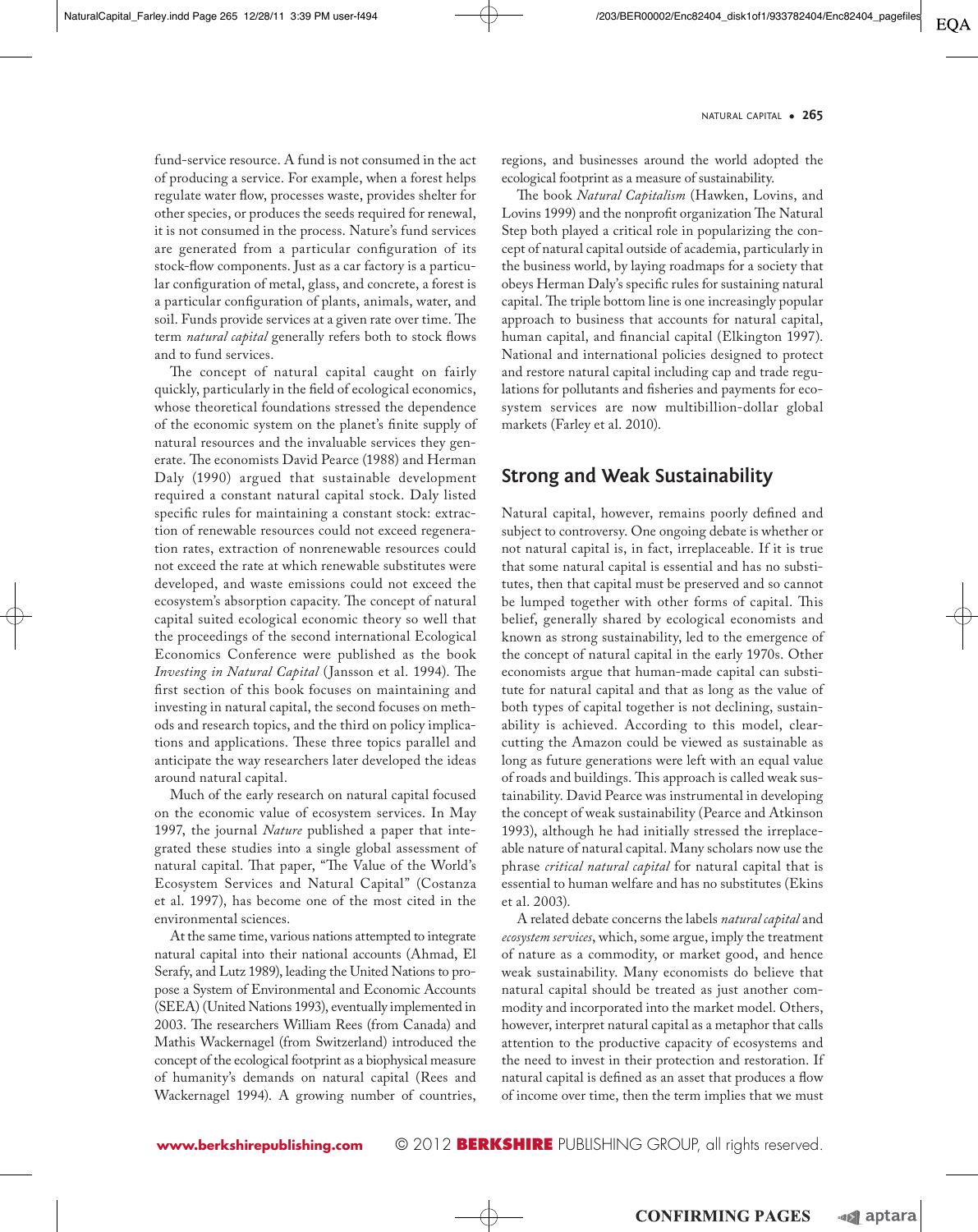live only off the flow of income without depleting the capital stock. According to this way of thinking, the metaphor does not imply that natural capital can be bought and sold like any other asset.

Valuing ecosystem services goes a step further than the natural capital metaphor to suggest that such services have a monetary exchange value and are neither essential nor nonsubstitutable. Advocates of weak sustainability typically believe that markets will lead to the optimal provision of ecosystem services if the services are correctly priced. Even many advocates of strong sustainability argue that valuation calls attention to the importance of natural capital and that failure to value ecosystem services assigns an implicit value of zero to them. They point out that food is also essential and nonsubstitutable, yet it is nonetheless valued in monetary terms.

Critics of monetary valuation argue that it is based on preferences weighted by purchasing power, which gives no voice to the poor and prioritizes Western over indigenous values. Furthermore, preferences are often based on incomplete or inaccurate knowledge, because people rarely understand precisely how ecosystems generate services or how human activities will affect them. The dominant critique is that valuation implies weak sustainability. In fact, many conventional economists focused on dollar values have explicitly stated that global climate change is relatively unimportant because it primarily affects agriculture, which constitutes a negligible share of gross domestic product, or GDP (Schelling 2007). Most ecological economists argue that society should impose the specific quantitative rules for sustainable use of natural capital that Herman Daly sug-

gested, and then let prices adjust to these ecological constraints (Farley 2008). They also suggest that because natural capital is part of a shared inheritance, scientific and democratic principles, rather than the market, should be used to value it.

Another controversial application of the concept of natural capital is payments for ecosystem services (PES). Those who favor the integration of natural capital into the market tend to favor PES systems in which private sector beneficiaries of ecosystem services pay landowners for land uses that provide specific services. Such payments are often for a single service and do not take into account other services provided by the system. Critics of PES typically argue that ecosystem services are public

goods and cannot be forced into the market model. Protecting and restoring natural capital does, however, impose real costs on society, which somebody must pay. Many ecological economists believe that investments in natural capital should be a cooperative endeavor, in which the wealthiest nations and regions shoulder the financial cost of restoration and conservation wherever it is needed (Farley and Costanza 2010).

# **Outlook for the Future**

The importance of the natural capital concept continues to grow, as measured by a steadily increasing use of the term in the scientific literature. Human society must recognize that we, like all other species, depend on the flow of goods and services provided by nature. In the past,

humans have treated natural capital as if there were enough to meet all human and ecological needs for all time, with no trade-offs involved and hence no need to ration access. The market system is very effective at allocating natural capital toward market products, but it fails to take account of natural capital's growing scarcity. As a result, societies are now depleting natural capital faster than it can regenerate and returning waste to the environment faster than it can be absorbed. Depletion of this natural capital will diminish not only nature's capacity to regenerate itself but also the raw materials needed for all economic production and the flow of ecosystem services essential to human wellbeing. Future generations are left dependent on dwindling resources. The concept of strong sustainability makes it obvious that people must learn to live on the interest from natural capital, the annual flow of benefits, without depleting the stock.

Natural capital is inherently different from other forms of capital—produced capital and natural capital are ultimately complements, not substitutes for one another. It is not enough to simply put a price on natural capital and force it into competitive market boundaries. Instead, economic institutions must adapt to the fact that natural capital is irreplaceable and generates a flow of public good services best protected by cooperative efforts. Society faces a new allocation challenge: how much natural capital should be converted to economic production, and how much should be conserved for the provision of ecosystem